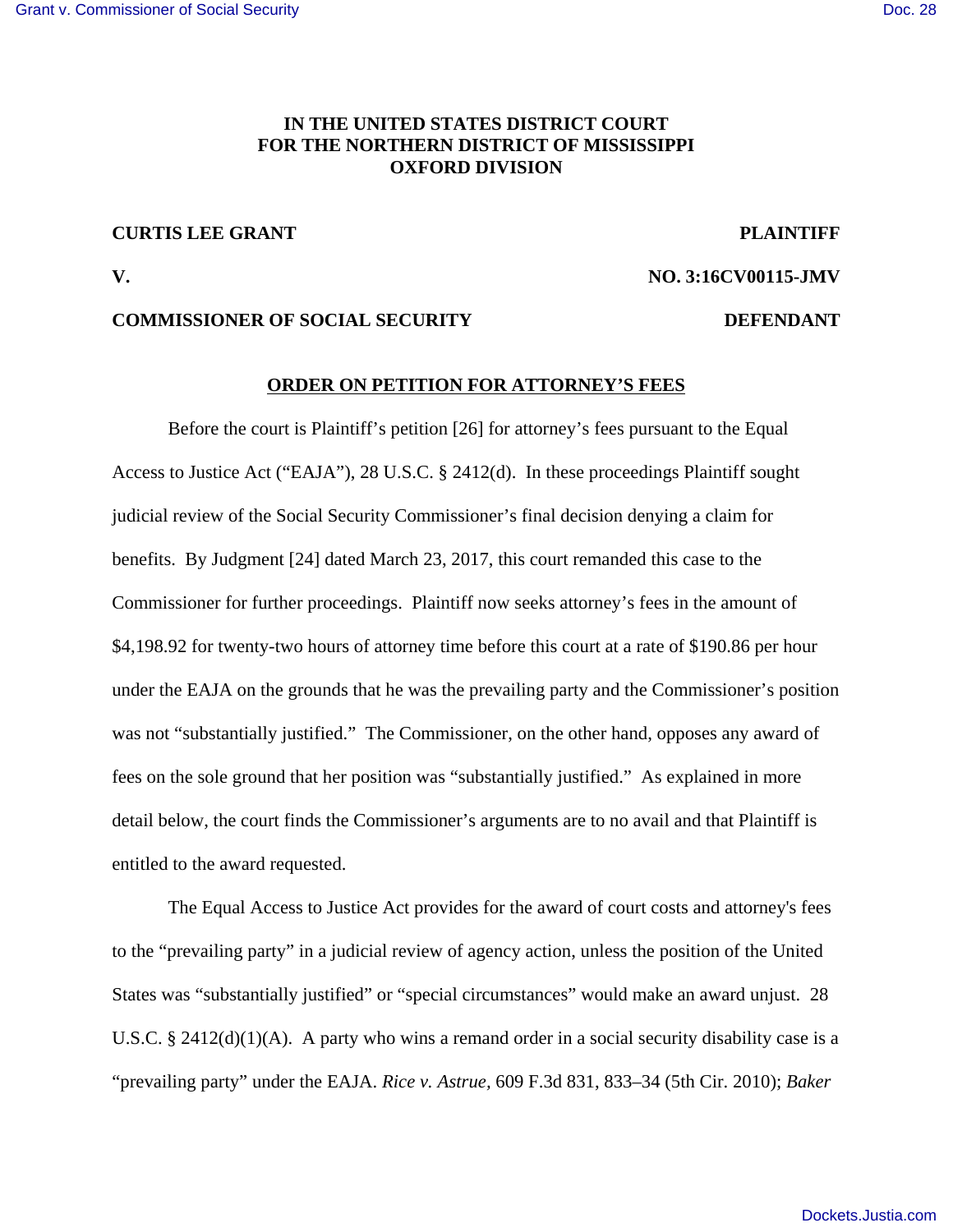*v. Bowen,* 839 F.2d 1075, 1081 (5th Cir. 1988). Here, of course, there is no dispute that Plaintiff was the prevailing party. And, the Commissioner raises no special circumstances that would make an award of fees unjust. Accordingly, the court need only address the issue of whether the Commissioner's position was "substantially justified."

The Commissioner's main contention is her position was "substantially justified" because

Plaintiff did not allege his hypertension was disabling in his original brief before the court but,

instead, only argued the issue on supplemental briefing ordered by the court.

I believe it's helpful to consider the findings made by the court. As recited in the Final

Judgment–in pertinent part–the court found:

[T]he ALJ's residual functional capacity ("RFC") determination is not supported by substantial evidence in the record. Most notably, in 2011 during a consultative examination, the claimant was warned by Dr. Jim Adams not to physically exert himself until after he had seen a doctor regarding his extremely high blood pressure, which was 230/120 and 205/110 that day. Furthermore, the record contains findings of consistently high blood pressure readings well into 2014; and, indeed, the ALJ concluded the claimant's hypertension was severe and uncontrolled by medications. Nevertheless, the ALJ found, among other things, the claimant could perform work at all levels of exertion.

The record in this case does not clearly establish what the claimant *can* do in the way of work related activities despite suffering from uncontrolled high blood pressure. Indeed, the ALJ did not have the benefit of any medical provider's assessment of the claimant's functional capacity. And, because the record does not lend itself to a commonsense judgment of the claimant's physical abilities, the court finds the ALJ failed to fully develop the record with regard to the claimant's hypertension. *See, e.g.*, *Newsome v. Barnhart*, No. Civ.A.3:03-CV-3030-D, 2004 WL3312833, at \*3-4 (N.D. Tex. Oct. 8, 2004). This failure prejudiced the claimant, considering that additional evidence in the way of a physician's assessment of the claimant's functional capacity may have changed the result.

In order to be substantially justified, the Commissioner's position must have a reasonable

basis in law and in fact. *Pierce v. Underwood*, 487 U.S. 552, 565 (1988); *Broussard v. Bowen*,

828 F.2d 310, 312 (5th Cir. 1987). The government has the burden of proving its position was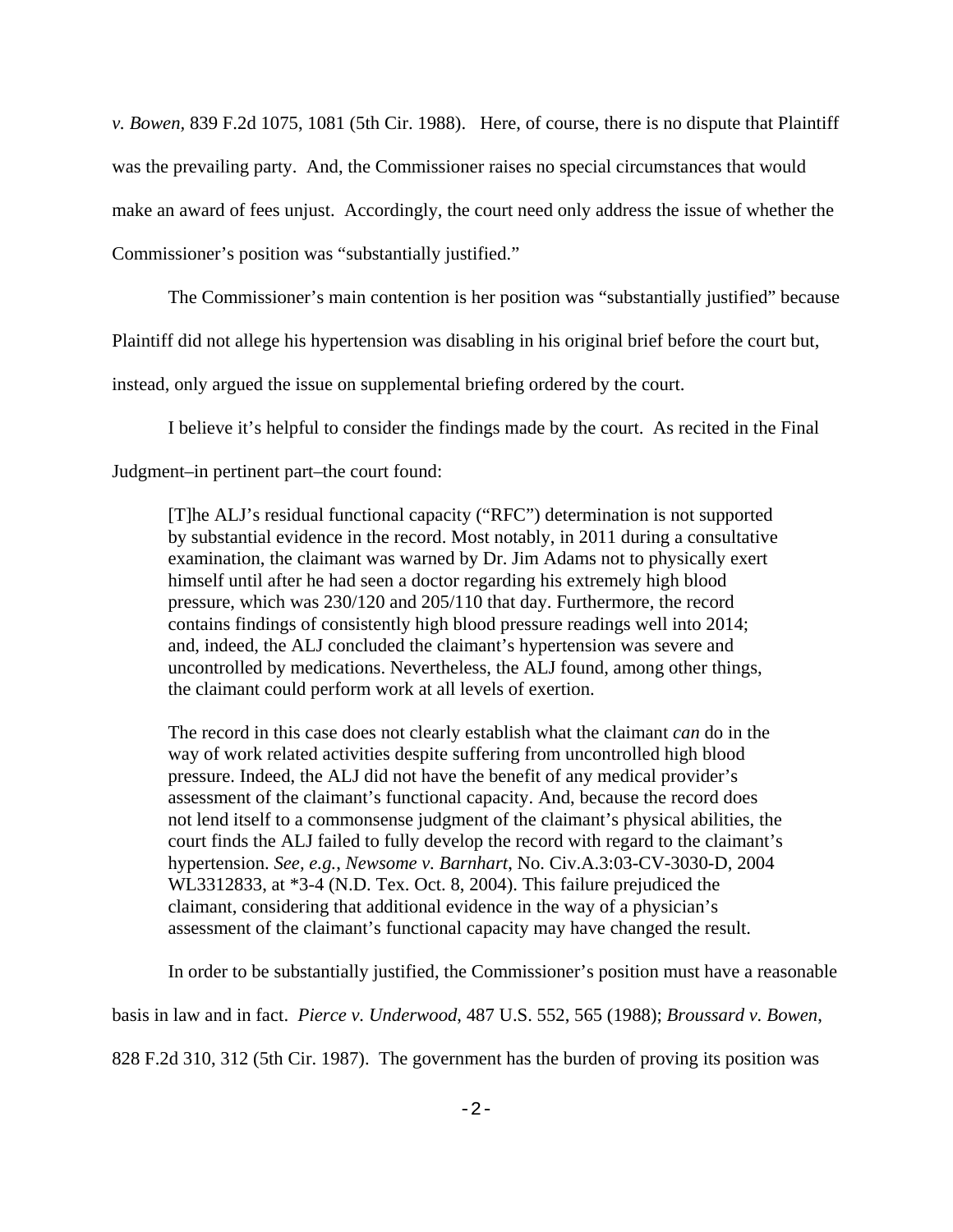substantially justified at every stage of the proceedings. *Davidson v. Veneman*, 317 F.3d 503, 506 (5th Cir. 2003) (citing *Herron v. Bowen*, 788 F.2d 1127, 1130 (5th Cir. 1986)). *See also Flores v. Shalala*, 49 F.3d 562, 569 (9th Cir. 1995) (stating the government must show that it was substantially justified with respect to the issue on which the court based its remand). The ALJ's decision is part of the agency's position and must be substantially justified. *Cummings v. Sullivan*, 950 F.2d 492, 497 (7th Cir. 1991); *Herndon v. Comm'r of Soc. Sec.*, No. 3:08-CV-21- WAP-DAS, 2009 WL 3644892, at \* 2 (N.D. Miss. Oct. 30, 2009). *Cf.* 28 U.S.C. § 2412(d)(1)(B) ("Whether or not the position of the United States was substantially justified shall be determined on the basis of the record[,]" which includes the administrative agency record on which the civil action is based.). *See also Russell v. National Mediation Board*, 775 F.2d 1284, 1285-88 (5th Cir. 1985) (holding that the phrase "position of the United States" in the EAJA encompasses the government's position during administrative proceedings and litigation). Therefore, the Commissioner's litigation position (alone) before the district court is not determinative of the outcome of the substantial justification inquiry. *See id.* at 1288. In this case, the Commissioner has failed to show substantial justification for both the ALJ's determination of the Plaintiff's RFC without the support of a doctor's opinion and it's arguments made before this court.

First, while the court acknowledges Plaintiff did not focus on the specific impairment of hypertension in his initial brief, he did raise this issue in his disability application and raised the broader issue of lack of substantial evidence to support the ALJ's RFC determination in his original brief before this court. Moreover, in an effort to reach a just resolution in these nonadversarial proceedings, this court provided both the claimant and the Commissioner an

 $-3-$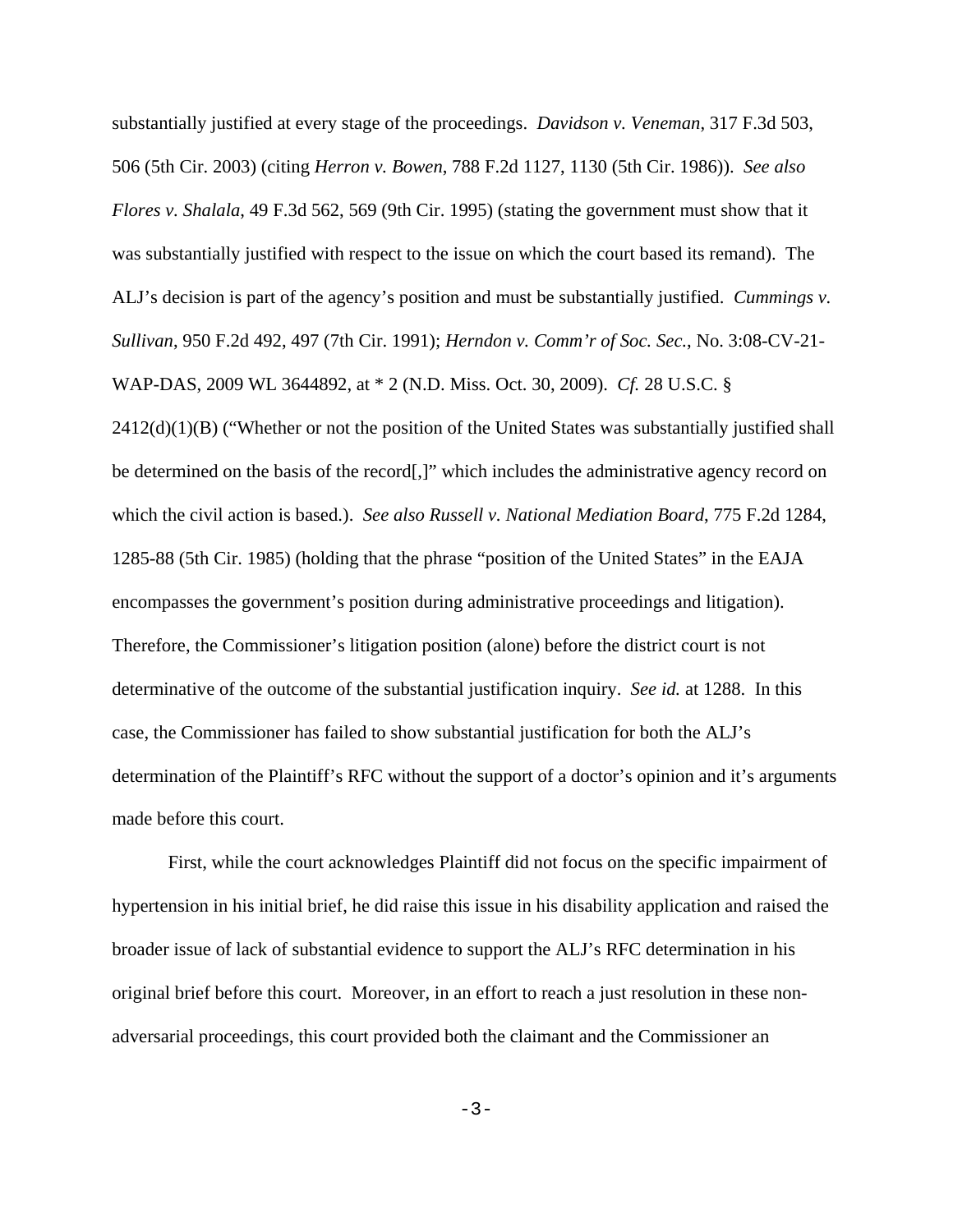opportunity to fully brief the specific issue of the ALJ's RFC determination as it related to any failure of the ALJ to fully develop the record with regard to the claimant's uncontrolled hypertension.

Next, this court essentially determined this case to be one in which the ALJ "played doctor" in contravention of well-established law in this Circuit. As pointed out in the court's ruling, the record did not lend itself to a commonsense determination of the claimant's RFC as there was no medical assessment of the claimant's exertional limitations from a physician. *See, e.g.*, *Newsome v. Barnhart*, No. Civ.A. 3:03-CV-3030-D, 2004 WL3312833, at \*3-4 (N.D. Tex. Oct. 8, 2004). Ultimately, the ALJ did not have sufficient information to determine the effect of the claimant's hypertension on his work-related abilities, and the claimant was prejudiced.

Finally, defendant's insistence upon arguing in her supplemental brief, at the reconvened hearing, and now in her response to Plaintiff's fee petition that the claimant's hypertension was *controlled* and that Plaintiff had white coat syndrome is perplexing especially in light of the fact that the ALJ expressly found the claimant's hypertension was his only severe impairment and *not fully controlled* by medication, and there is no definitive diagnosis of white coat syndrome in the claimant's medical records. Likewise, defendant's argument that the claimant did not regularly seek treatment for his hypertension is baffling because there was no reliance by the ALJ for his decision upon an alleged failure of the claimant to seek treatment. Indeed, the medical evidence in this record is replete with notations of the claimant's hypertension being followed by his treaters and his being prescribed and taking medication for it. Ultimately, the conclusion that Plaintiff's hypertension simply was not responding to the prescribed treatment was inescapable.

 $-4-$